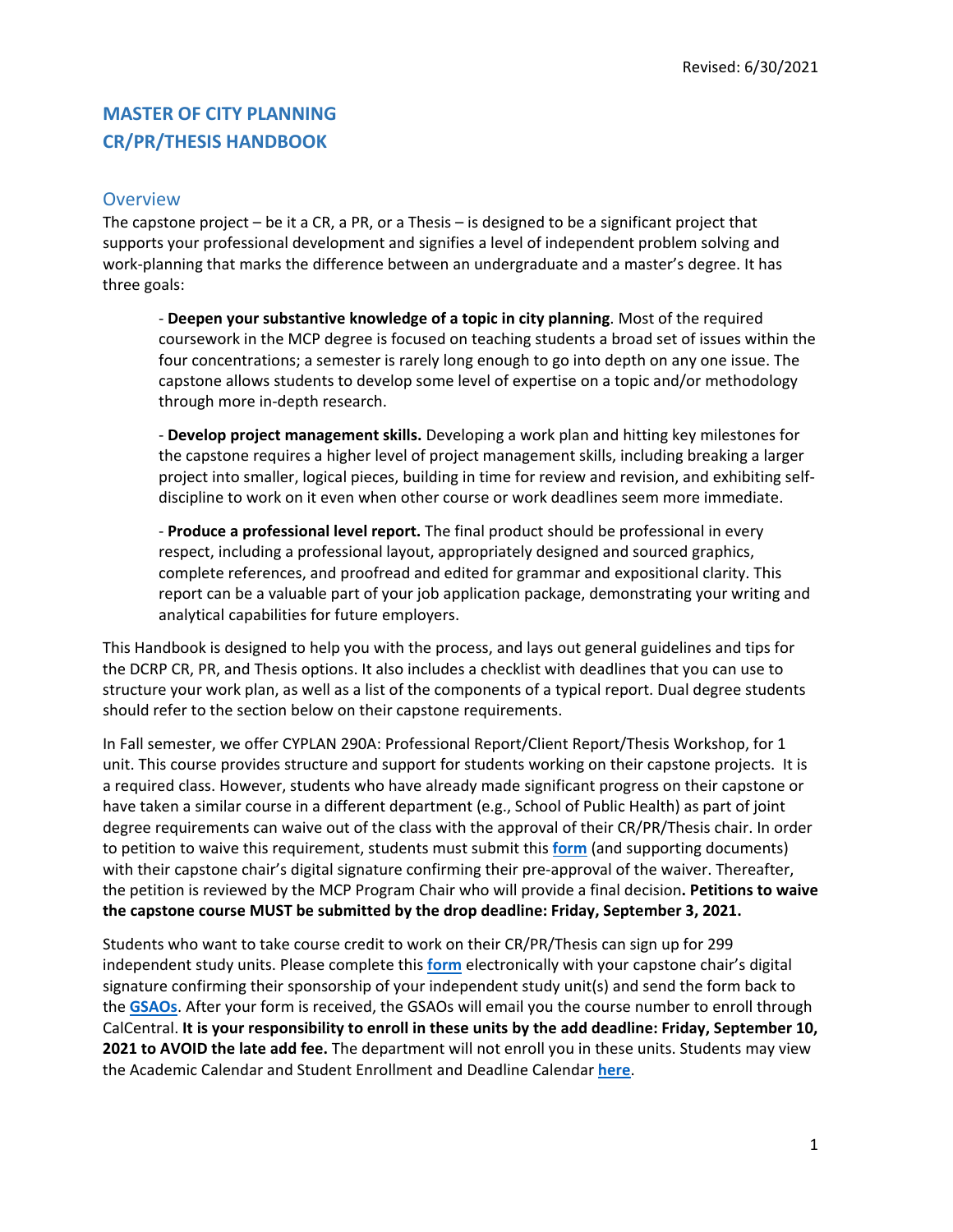## Dual Degree Students

Students pursuing a dual degree have different capstone requirements depending on their program. Below are the requirements for Architecture, Civil and Environmental Engineering, Landscape Architecture, and Public Health. It is the student's responsibility to ensure that their proposed capstone project(s) align with both departments' requirements.

### **Architecture:**

M.Arch/MCP students have three options:

- (1) A joint University thesis, with four ladder rank faculty members including two from DCRP and two from Architecture;
- (2) An independent study design or research thesis in Architecture **and** a CR/PR in DCRP (following DCRP committee guidelines); or
- (3) Complete a design thesis in a thesis studio in Architecture **and** a CR/PR in DCRP (following DCRP committee guidelines)

### **MS (Transportation Engineering):**

MS students must complete a DCRP CR/PR following DCRP committee guidelines. However, their deadline for submitting the PR/CR is the last day of the Fall semester (December) of the year they graduate instead of May.

### **Landscape Architecture:**

MLA/MCP students have two options:

(1) A joint University Thesis, for which the committee must include two ladder rank LAEP faculty and one ladder rank DCRP faculty; or,

(2) Complete a Client Report (CR) or Professional Research Report (PR) in DCRP, following DCRP committee guidelines

and

*either* a LAEP University Thesis or Professional Project, *or* the LDARCH 204 Final Comprehensive Studio (the CYPLAN 248 studio may be substituted for LDARCH 204, if it is not used to satisfy the MCP curriculum requirements)

### **MCP/Public Health:**

Capstone projects must be supervised by **one ladder rank faculty**, from either DCRP or the School of Public Health. In addition, all capstone projects must be approved by program co-directors in the student's 5<sup>th</sup> semester.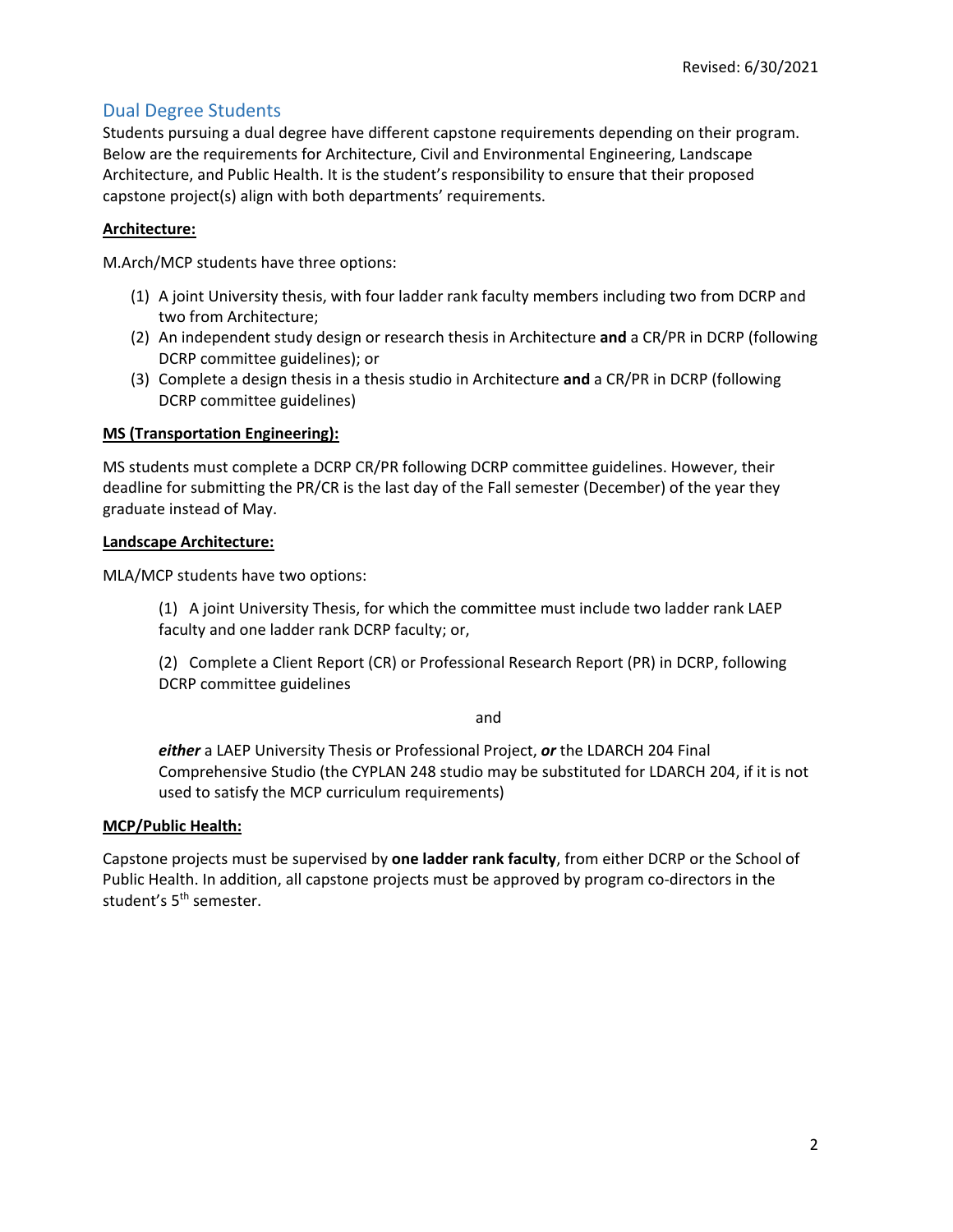## **CLIENT REPORT (CR)**

The Client Report (CR) is undertaken for an outside client or agency and aims to satisfy the needs of the sponsoring organization. It provides an opportunity for students to study a real-world planning issue by selecting appropriate analytic methods, evaluating alternative approaches, and recommending an approach or solution. The CR is carried out in a manner demonstrating high professional judgment and competence.

The City Planning CR is written under the supervision of a three-person committee. This committee must be chaired by a ladder-rank DCRP faculty member. The second reader can be a ladder rank faculty member, adjunct faculty member, emeritus faculty or lecturer<sup>[1](#page-2-0)</sup> from DCRP or in another department across campus. The third member is generally the Client for whom the report was written.

The format of the CR is determined in collaboration with the Client, and can include non-traditional options (e.g., memos, presentations, web sites, software applications, or podcasts/videos), provided that there is a short memo (2-3 pages) accompanying the final product that describes 1) the motivation and context for the project, 2) the relevance to planning, and 3) how the project contributed to the student's professional development.

### **Identifying and Setting Expectations with your Client (September)**

Often, the most challenging part of the CR is setting the right expectations with the Client. Your client can be the supervisor from your summer or school-year internship, or any other external partner. If you intend to pursue a CR, we highly recommend that you schedule a meeting with your client and establish an MOU that lays out:

**- The scope of the work.** What will be the deliverable? Make sure you can write a one-page description of what you will be doing and what you will "turn in" as evidence of having completed the required work. Have *both* your committee Chair and your supervisor review the description and approve it.

**- The review process**. Identify with your client how often you will be meeting over the course of the project, and at what stages they will want to see draft materials. It can be helpful to set up interim deliverables and deadlines to make sure you are on track.

**- The final product.** For the purposes of the CR, you will need to turn in your independent work to the department by **Monday, May 9 at 5:00 p.m.,** including sign off from your client supervisor and faculty committee. Make sure that the client understands this deadline, even if you will continue to work on the project after graduation and/or they will put it through their own internal production process. If it is meant to be an internal document only, confirm that they approve of you submitting it as a CR (meaning that it will be accessible through the library).

### **IRB/Human Subjects (September)**

In general, CRs do not require IRB review because they are not considered generalizable research. However, all students who are using human subjects in their research must complete the "Course in the Protection of Human Subjects" (referred to as the CITI course) available online: **[https://about.citiprogram.org](https://about.citiprogram.org/)** and print out the certificate of completion, prior to the start of their research. This certificate must be submitted with their CR. In addition, students intending to collect primary data from vulnerable populations (and/or on sensitive topics), or students who wish to publish

<span id="page-2-0"></span> $<sup>1</sup>$  Eligible lecturers are those who have taught the student during their degree coursework.</sup>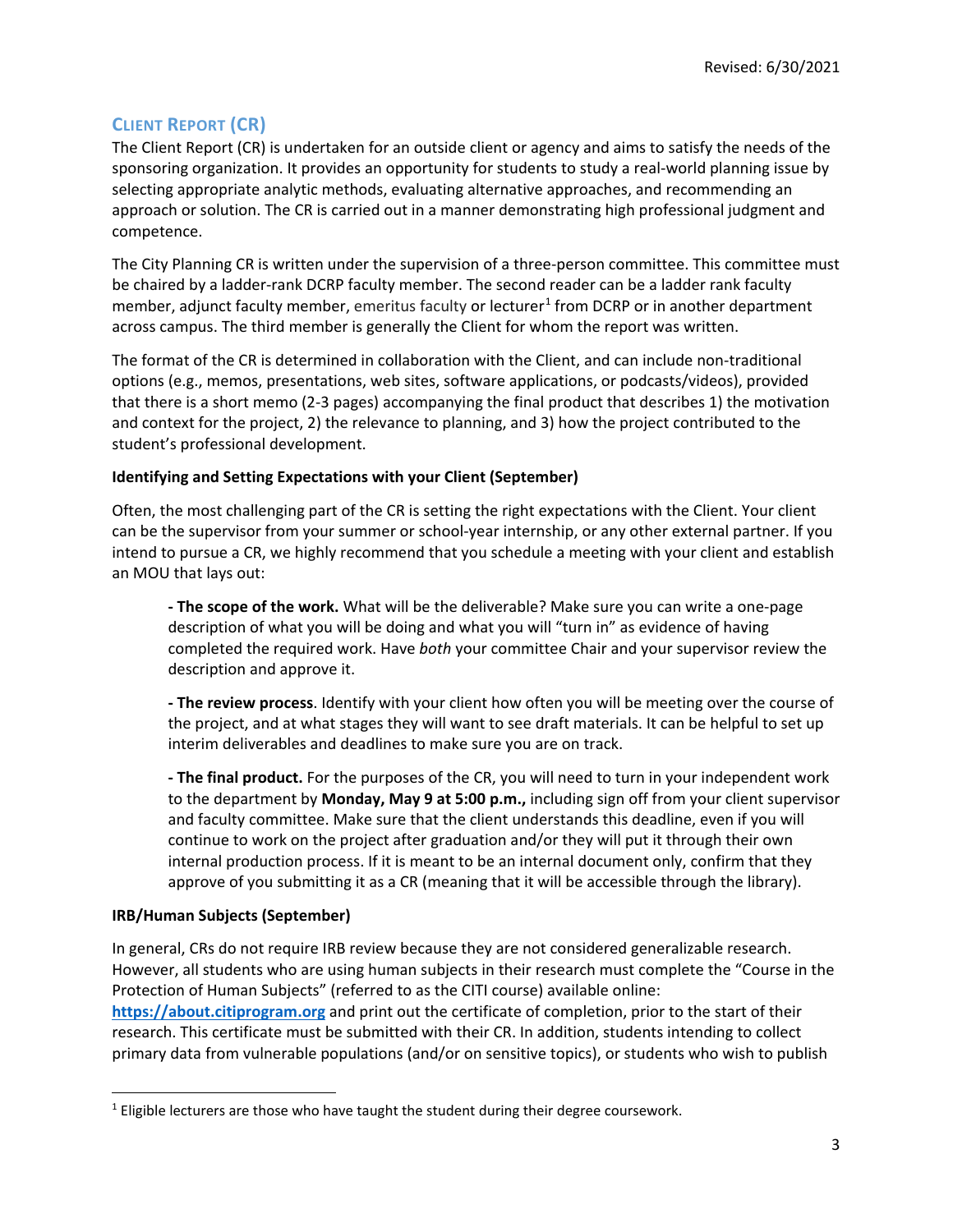their research in an academic journal, should consult with their committee chair or client organization to determine if IRB clearance is advisable.

### **Finalizing Your Committee (September – October)**

If you are doing a DCRP only CR, your client supervisor will be your primary reviewer and will be the lead sign off on your report. You will also need a 2-person academic committee. This committee must be chaired by a "ladder-rank" DCRP faculty member. This includes: Charisma Acey, Sai Balakrishnan, Teresa Caldeira, Dan Chatman, Stephen Collier, Jason Corburn, Marta González, Zoé Hamstead, Zachary Lamb, Elizabeth Macdonald, John Radke, Carolina Reid, Daniel Rodríguez, and Karen Trapenberg Frick. The second can be any other professor – ladder rank, adjunct, emeritus or lecturer – in DCRP or in another department across campus.

### **You MUST submit your CR [Declaration](https://ced.berkeley.edu/images/uploads/content/MCP_PR_CR_Declaration_AY_21-22.pdf) Form, including electronic signatures from all your committee members, to the [GSAOs](mailto:dcrpgrad@berkeley.edu) by October 28, 2021.**

### **Working on the CR (Fall and Spring Semester)**

The Fall PR/CR/Thesis Workshop will provide a structure to help you make consistent progress on your CR and also to receive regular feedback on CR drafts from both the instructor and your peers. That being said, it is critically important that you block off time every week to work on your CR separate from class time. This is often facilitated if you are continuing your internship and have a set work schedule every week. If you do not, you will need to identify time in your calendar to work on your CR. Every person is different in how they work best, but expect to spend at least 4 hours a week on CR activities throughout the year, more if your project is more ambitious. PUT THAT TIME IN YOUR CALENDAR, AND TREAT IT LIKE A CLASS. WRITING WILL TAKE MORE TIME THAN YOU THINK. If you like working in smaller time periods, you can put aside 1 hour three days a week – if you prefer longer blocks of time, set aside 3 hours on a day that you have fewer classes. You might experiment the first couple of weeks with what works better. But DO NOT schedule other things during that block of time. Work on your CR.

### **Deadlines**

Working with the client and getting feedback on drafts is an important part of professional work products. You will establish a review schedule with your client, but at a minimum, you should expect to turn in drafts and receive feedback according to the following schedule:

| October 28, 2021      | Turn in CR Declaration Form to the GSAOs                             |  |
|-----------------------|----------------------------------------------------------------------|--|
| End of Fall Semester: | Check in with Client (with draft deliverables as defined by MOU)     |  |
|                       | Email to your faculty committee with an update on progress and draft |  |
|                       | deliverable                                                          |  |
| March 18, 2022:       | A full draft of your CR to your Faculty Committee                    |  |
| April 25, 2022:       | Final draft incorporating revisions to your Faculty Committee        |  |
| May 9, 2022           | Final report with title page and signatures submitted to the GSAOs   |  |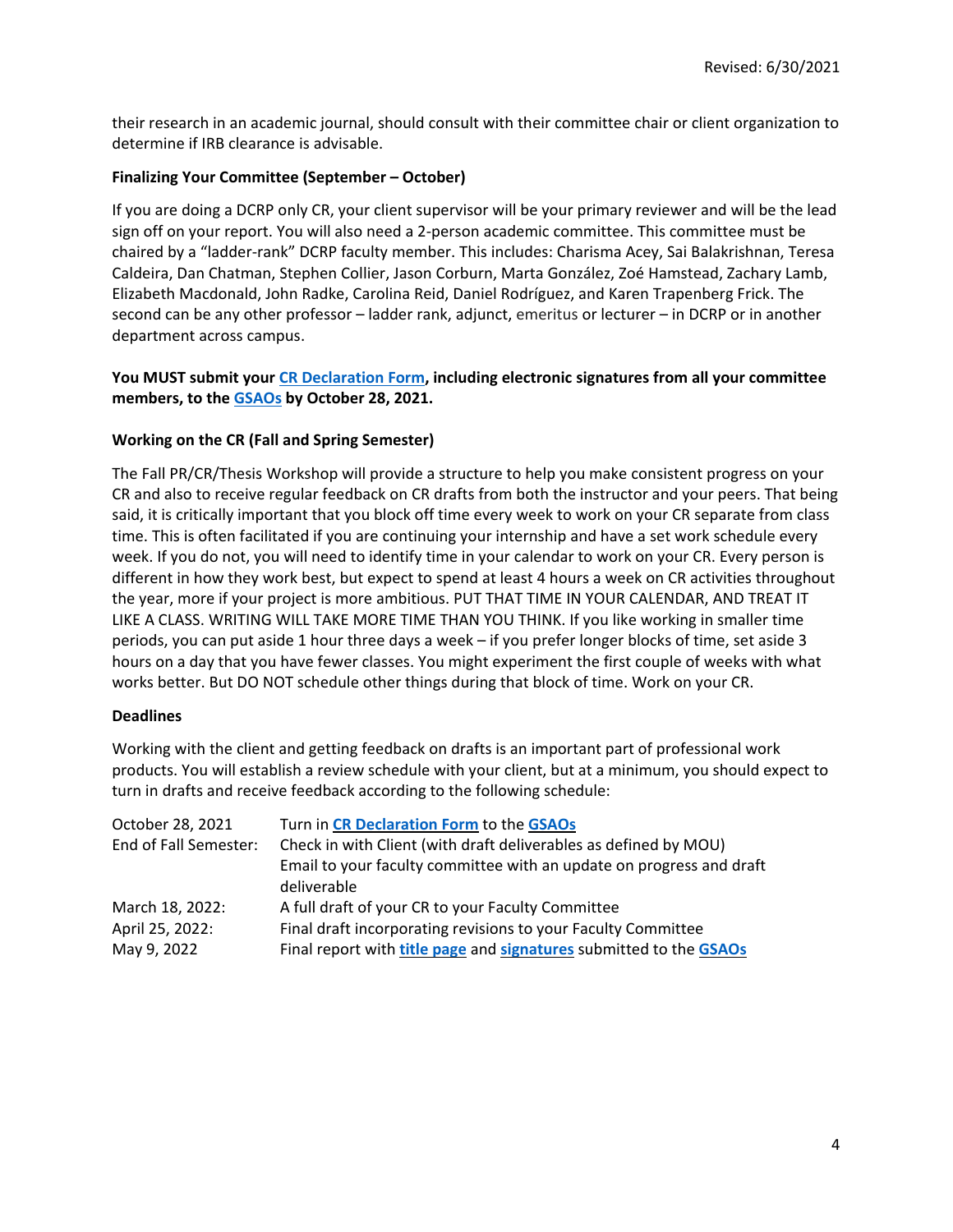### **PROFESSIONAL RESEARCH REPORT (PR)**

The Professional Research Report (PR) is undertaken by the student independent of an external client sponsor, but is still focused on an applied policy or planning issue. The objective is to allow a student to explore in-depth an issue of interest to them, and to build additional substantive and analytical skills.

The PR is written under the supervision of a two-person committee. Only ladder-rank faculty (Professor, Associate Professor or Assistant Professor) can serve as Chair of PR committees. The second reader can be a ladder rank faculty member, adjunct faculty member, emeritus faculty or lecturer<sup>[2](#page-4-0)</sup> from DCRP or in another department across campus.

For dual degree students, please refer to the specific requirements for your capstone below:

**Architecture:** M.Arch/MCP dual degree students can either choose to do the thesis option (see requirements below), or do a separate MCP CR (along with the required advanced studio in Architecture). If you choose the MCP CR/PR option, you should follow the guidelines for DCRP only students.

**MS (Transportation Engineering)**: MS students must complete a DCRP CR/PR following the guidelines for DCRP only students. However, your deadline will be December 2021 instead of May 2022.

**Landscape Architecture:** MLA/MCP dual degree students can either choose to do the thesis option (see requirements below), or do a separate MCP CR/PR (along with the required advanced studio in LAEP). If you choose the MCP CR/PR option, you should follow the guidelines for DCRP only students.

**Public Health:** Capstone projects must be supervised by two ladder rank faculty, one from DCRP and one from the School of Public Health.

The format of the PR is determined in collaboration with the student's committee chair. Possible options for the PR include:

- A report the student produced for their internship but, for various reasons, is not a client report.
- An issue the student would like to learn more about, but wasn't covered in-depth in their coursework.
- A project a student worked on in another class (e.g., one of the concentration courses or a studio) that they would like to extend. The student must do additional work – it cannot just be a paper or project turned in for a class.
- A project the student worked on as a GSR.

Students may collaborate on a PR. However, each student's work must be presented in a way that it can be evaluated individually. Each collaborator must submit a 2-3 page preface detailing their individual contributions to the project and field of planning, PR's can include non-traditional options (e.g., memos, presentations, web sites, software applications, or podcasts/videos). In both of these cases, students must individually prepare a short memo/preface to their project that describes 1) the motivation and context for the project, 2) the relevance to planning, and 3) how it contributed to the student's professional development.

<span id="page-4-0"></span> $<sup>2</sup>$  Eligible lecturers are those who have taught the student during their degree coursework.</sup>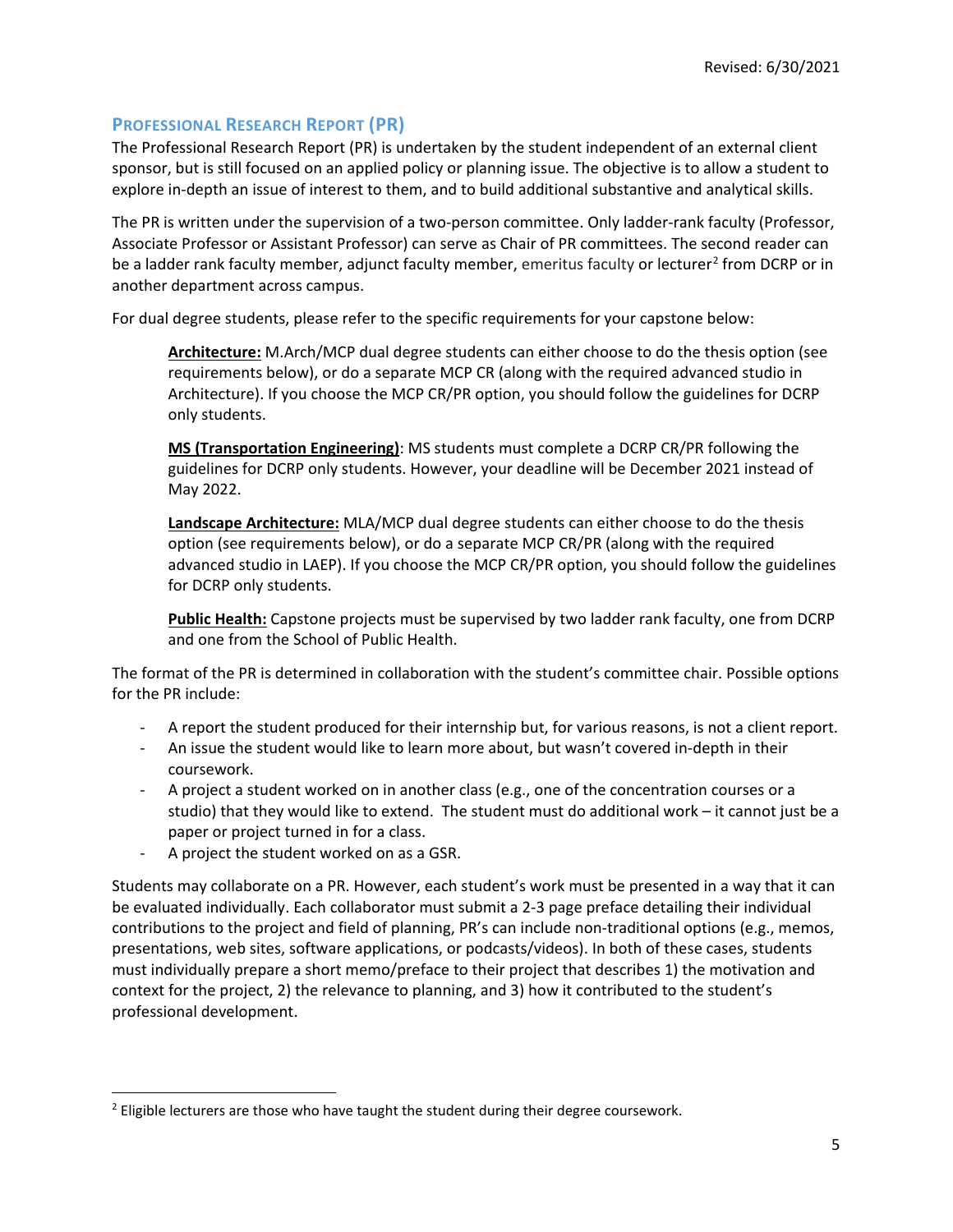### **Project Proposal (September-October)**

Often, the most challenging part of the PR is developing the project proposal: What planning issue do you intent to explore, and how? A PR requires significant independent initiative and thought, since both the idea and execution of that idea is driven entirely by the student. If you intend to pursue a PR, we highly recommend that you schedule a meeting with your faculty advisor at least once during Fall Semester to discuss your ideas to make sure they are feasible within the timeframe of an academic year. Prior to that meeting, you should send your faculty advisor a *draft* PR proposal that lays out:

- The planning issue or problem you wish to investigate: What topic do you want to focus on? What is the goal of the PR?

- The audience for your work: Is this a policy analysis? A more theoretical or academic investigation into a topic, such as a literature review? Who would benefit from this work?

- The format: Are you writing a standard report? Or are you pursuing alternative media? (If you are going to submit a deliverable other than a report, why is this alternative media an effective way to present the research?)

- The data/methodology: How are you going to do the research on this topic?

- A draft work plan with interim deadlines and deliverables

After meeting with your main faculty advisor, revise the proposal to account for any changes that come out of the discussion. You will share that proposal and the revised work plan with your committee.

### **IRB/Human Subjects (September)**

In general, PRs do not require IRB review because they are not considered generalizable research. However, all students who are using human subjects in their research must complete the "Course in the Protection of Human Subjects" (referred to as the CITI course) available online: **[https://about.citiprogram.org](https://about.citiprogram.org/)** and print out the certificate of completion, prior to the start of their research. This certificate must be submitted with their PR. In addition, students intending to collect primary data from vulnerable populations (and/or on sensitive topics), or students who wish to publish their research in an academic journal, should consult with their committee chair to determine if IRB clearance is advisable.

### **Finalizing Your Committee (September – October)**

If you are doing a PR, you will need to convene a 2-person academic committee. One of those will be your Chair, who must be a "ladder-rank" faculty member within DCRP. This includes: Charisma Acey, Sai Balakrishnan, Teresa Caldeira, Dan Chatman, Stephen Collier, Jason Corburn, Marta González, Zoé Hamstead, Zachary Lamb, Elizabeth Macdonald, John Radke, Carolina Reid, Daniel Rodríguez, and Karen Trapenberg Frick. If you are building your PR from a course or studio, your Chair should be the faculty member that taught the class. The second can be any other professor – ladder rank, adjunct, emeritus or lecturer – in DCRP or in another department across campus.

**You MUST submit your PR [Declaration](https://ced.berkeley.edu/images/uploads/content/MCP_PR_CR_Declaration_AY_21-22.pdf) Form, including electronic signatures from all your committee members, to the [GSAOs](mailto:dcrpgrad@berkeley.edu) by October 28, 2021.**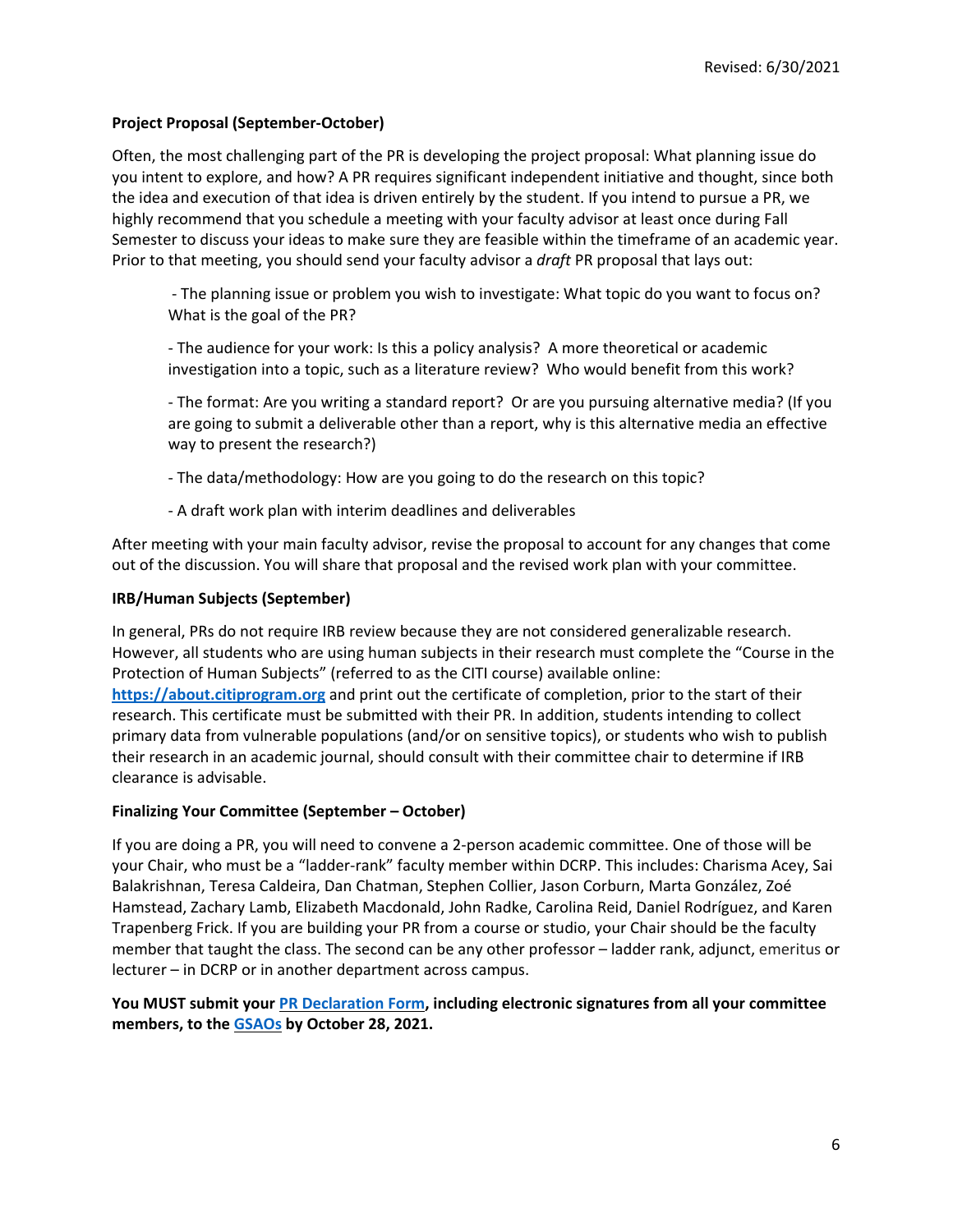### **Working on the PR (Fall and Spring Semester)**

The Fall PR/CR/Thesis Workshop will provide a structure to help you make consistent progress on your PR and also to receive regular feedback on PR drafts from both the instructor and your peers. That being said, it is critically important that you block off time every week to work on your PR separate from class time. This may be the most challenging aspect of a PR – it feels like May is so far away that any other activity will come first – homework for another class, feeding the cat, napping. The only way to successfully complete the PR and turn in something you are proud of is to identify time in your calendar every week to work on your PR. Every person is different in how they work best, but expect to spend at least 4 hours a week on PR activities throughout the year, more if your project is more ambitious. PUT THAT TIME IN YOUR CALENDAR, AND TREAT IT LIKE A CLASS. WRITING WILL TAKE MORE TIME THAN YOU THINK. If you like working in smaller time periods, you can put aside 1 hour four days a week – if you prefer longer blocks of time, set aside 4 hours on a day that you have fewer classes. You might experiment the first couple of weeks with what works better. But DO NOT schedule other things during that block of time. Work on your PR.

### **Deadlines**

Your PR will be approved by your faculty committee. You should discuss with your committee members what they would prefer in terms of schedule and drafts, but the schedule below provides some guidance of where you should be on your PR throughout the academic year, and good times for check ins with your committee chair.

| October 28, 2021   | Turn in PR Declaration Form to the GSAOs                                           |  |
|--------------------|------------------------------------------------------------------------------------|--|
| November 12, 2021: | Finalize PR proposal and work plan, send to committee members for review           |  |
| End of Semester:   | Draft deliverable to committee                                                     |  |
|                    | *By this point, you should have at least your literature review finished, as well  |  |
|                    | as collected/cleaned the majority of the data you will be using for your analysis. |  |
| March 18, 2022:    | A full draft of your PR to your Faculty Committee                                  |  |
| April 25, 2022:    | Final draft incorporating revisions to your Faculty Committee                      |  |
| May 9, 2022:       | Final report with title page and signatures submitted to the GSAOs                 |  |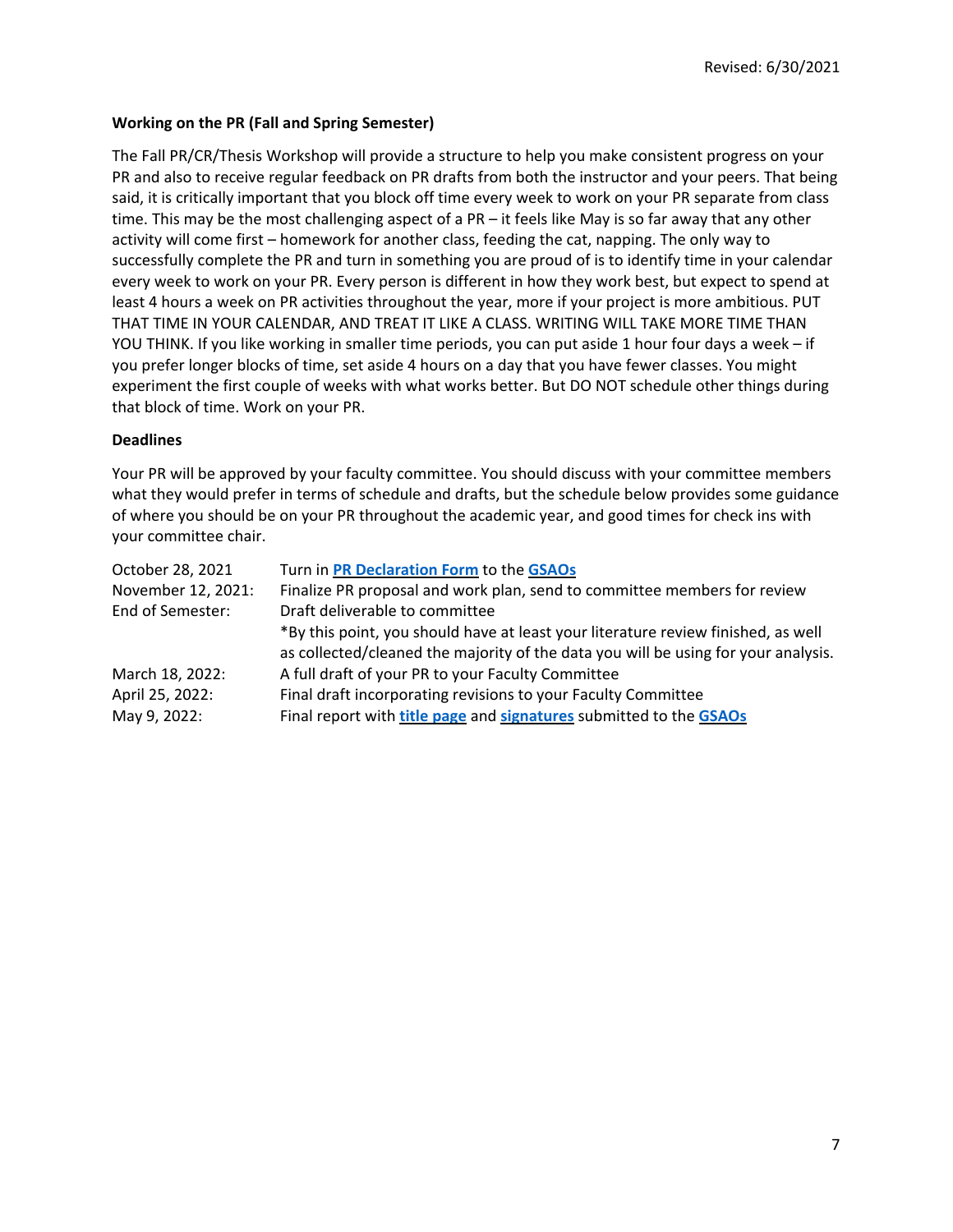### **MASTER'S THESIS**

The Thesis is an academic publication that undertakes original research on a topic related to planning. It is most often chosen by students who are considering a PhD degree, and/or students who wish to immerse themselves in an academic research project. Because the MCP is a professional degree program, the curriculum is not designed to accommodate theses; perhaps as a result, only one or two students choose this option each year. Students who would like to pursue a thesis are encouraged to take an urban or planning theory class as a foundation for their work. Theses follow standard academic research paper conventions, including a literature review, an original research question, and the development and execution of data collection and analysis.

Thesis requirements are set by the Graduate Division, and students must comply with the University requirement for the Plan I degree option. Theses are filed with the **[Graduate Degrees](https://grad.berkeley.edu/academic-progress/thesis/)** [Office](http://www.grad.berkeley.edu/policies/degree_filing_deadlines.shtml) by the deadlines posted on their website. The Thesis must also satisfy style guidelines set by the [Graduate](http://www.grad.berkeley.edu/policies/pdf/disguide.pdf)  [Division.](http://www.grad.berkeley.edu/policies/pdf/disguide.pdf)

MCP Thesis committees are composed of **three** ladder-rank faculty members, two of whom must be from DCRP (including the thesis committee chair). It is encouraged (not required) for the third committee member to be a faculty member in *another department*.

### **IRB/Human Subjects (Summer, September at the LATEST)**

Students pursuing the thesis option, and who are collecting data from human subjects, MUST receive clearance from UC Berkeley's Institutional Review Board (IRB) for their research project. The **[Committee](https://cphs.berkeley.edu/)  [for Protection of Human Subjects \(CPHS\)](https://cphs.berkeley.edu/)** serves as the IRB at UC Berkeley, and reviews and approves the use of human subjects in research. The IRB process is designed to ensure that the rights and welfare of human subjects are protected throughout their participation in research projects. Note that if thesis research includes data collection from vulnerable populations (e.g., children, unhoused individuals or families), the thesis research will not be eligible for expedited review and the full IRB review process can take 4-6 months to complete.

### **Finalizing Your Committee (September)**

Because you will need to establish a formal thesis committee (see requirements above), you should start this process in early September. If you have decided that you want an external reader, it is good to start the process of asking them to participate early on. (This is only recommended and not required.) In general, outside faculty will only agree to sit on a thesis committee if you have taken one of their classes.

**You MUST submit a formal declaration to Graduate Division: Advancement to Candidacy Application by October 28, 2021.** The application must be submitted through CalCentral under "My Dashboard." On the right-hand side for "Student Resources," you will see an option for the "Higher Degrees Committees form." You will choose "Advancement to Candidacy."

### **Working on the Thesis (Fall and Spring Semester)**

The Fall PR/CR/Thesis Workshop will provide a structure to help you make consistent progress on your thesis and also to receive regular feedback on thesis drafts from both the instructor and your peers. That being said, it is critically important that you block off time every week to work on your thesis separate from class time. This may be the most challenging aspect of a thesis – it feels like May is so far away that any other activity will come first – homework for another class, feeding the cat, napping. The only way to successfully complete the thesis and turn in something you are proud of is to identify time in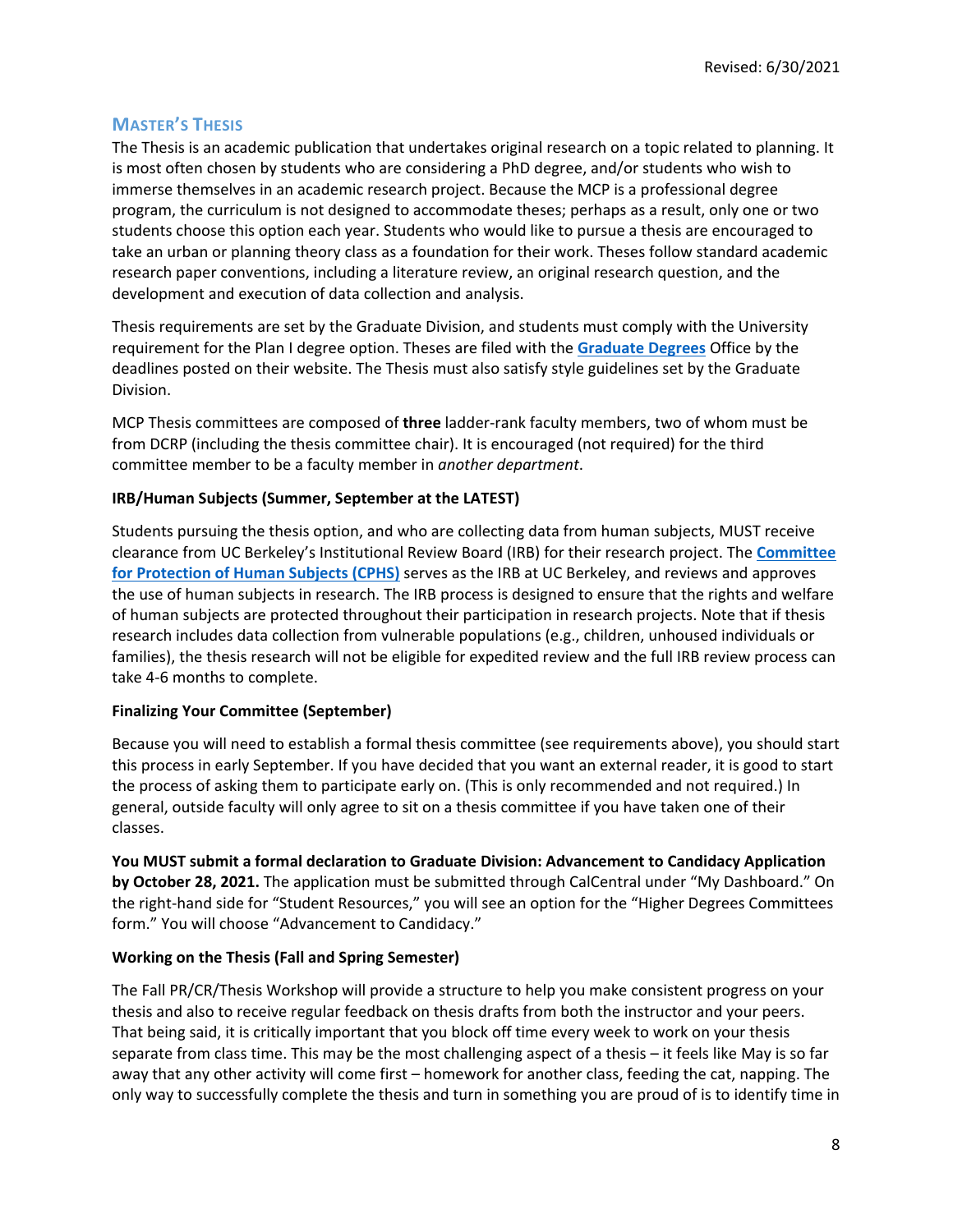your calendar every week to work on your thesis. Every person is different in how they work best, but expect to spend at least 4 hours a week on thesis activities throughout the year, more if your project is more ambitious. PUT THAT TIME IN YOUR CALENDAR, AND TREAT IT LIKE A CLASS. WRITING WILL TAKE MORE TIME THAN YOU THINK. If you like working in smaller time periods, you can put aside 1 hour four days a week – if you prefer longer blocks of time, set aside 4 hours on a day that you have fewer classes. You might experiment the first couple of weeks with what works better. But DO NOT schedule other things during that block of time. Work on your thesis.

### **Deadlines**

It is encouraged for students to decide the pursuit of a thesis and establish their committee by the end of the summer, prior to their final year in the program, so that you can submit your IRB application and begin working on your thesis over the summer. Your thesis will be approved by your faculty committee. You should discuss with your committee members what they would prefer in terms of schedule and drafts, but the schedule below provides some guidance of where you should be on your thesis throughout the academic year, and good times for check ins with your committee chair.

| September 13, 2021:   | Finalize thesis proposal and work plan, send to committee members for review    |  |
|-----------------------|---------------------------------------------------------------------------------|--|
| October 28, 2021:     | Submit Advancement to Candidacy Application via CalCentral > My Dashboard >     |  |
|                       | <b>Student Resources &gt; Submit a Form &gt; Higher Degrees Committees &gt;</b> |  |
|                       | <b>Advancement to Candidacy</b>                                                 |  |
| End of Fall Semester: | Draft literature review and methods chapters to committee, outline for 2-3      |  |
|                       | substantive chapters                                                            |  |
|                       | *By this point, you should have collected/cleaned the majority of the data you  |  |
|                       | will be using for your analysis.                                                |  |
| February 1, 2022:     | Drafts of at least 2 substantive chapters completed                             |  |
| March 18, 2022:       | A full draft of your thesis to your Faculty Committee                           |  |
| April 25, 2022:       | Final draft incorporating revisions to your Faculty Committee                   |  |
| May 13, 2022:         | Final report with signatures submitted to Graduate Division.                    |  |
|                       | NOTE: THERE IS NO FLEXIBILITY WITH THIS DEADLINE. DO NOT WAIT UNTIL             |  |
|                       | THE LAST MINUTE TO FORMAT AND SUBMIT YOUR REPORT.                               |  |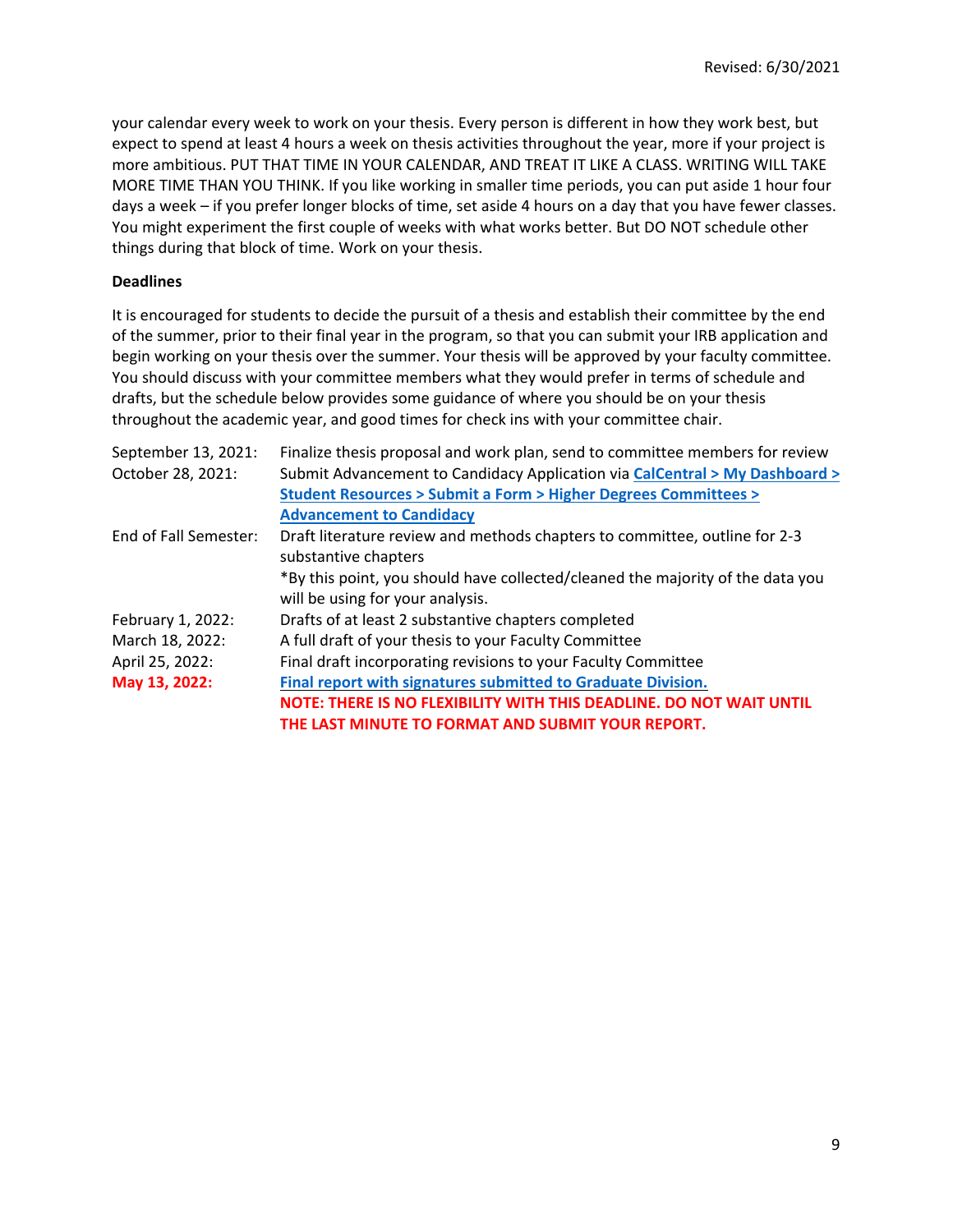# General Progress Checklist for CR/PR/Thesis with Rough Work Plan

| Task         |                                                                                                          | <b>Target Deadline</b>  |
|--------------|----------------------------------------------------------------------------------------------------------|-------------------------|
| □            | Identify whether doing a CR/PR/Thesis                                                                    | <b>Early September</b>  |
| $\Box$       | Meet with CR supervisor and/or draft PR/Thesis                                                           | September               |
|              | proposal and share with academic committee                                                               |                         |
| $\mathbf{L}$ | Finalize committee members                                                                               |                         |
| 0            | Develop methodology for report, identify publicly                                                        | October                 |
|              | available data or develop research instruments for data                                                  |                         |
|              | collection, if you are doing case studies, which                                                         |                         |
|              | cities/places/programs will you be exploring                                                             |                         |
| $\Box$       | Conduct background/literature review                                                                     |                         |
| 0            | Turn in CR/PR form to DCRP OR Submit Advancement to                                                      |                         |
|              | Candidacy Application via CalCentral to Graduate                                                         |                         |
|              | Division<br>Draft literature review                                                                      | November                |
| 0            |                                                                                                          |                         |
| u            | Collect data and/or analyze available data<br>Develop a detailed outline of report with initial findings | December/January        |
| □            | based on either draft figures/findings or high-level                                                     |                         |
|              | themes emerging out of qualitative research                                                              |                         |
| $\Box$       | Finalize any data collection                                                                             |                         |
| $\Box$       | Draft key findings                                                                                       | January                 |
| □            | Create visuals (follow 201A best practices)                                                              |                         |
| $\Box$       | Finish draft of key substantive sections/chapters                                                        | February                |
| □            | Continue to refine visuals, substantive sections of the                                                  | March                   |
|              | report                                                                                                   |                         |
| $\Box$       | Finalize all data analysis                                                                               |                         |
| 0            | Draft Introduction, Conclusion                                                                           |                         |
| $\Box$       | Turn draft into Client/Academic Committee Members                                                        |                         |
| □            | While committee members are reviewing, work on                                                           | early April             |
|              | citations, cleaning up figures and source, draft abstract                                                |                         |
| П            | Make revisions based on committee members input                                                          | April/first week of May |
| $\Box$       | Finalize all sections (see checklist)                                                                    |                         |
| П            | Proofread                                                                                                |                         |
| $\Box$       | Get signatures                                                                                           |                         |
| Ш            | Submit                                                                                                   |                         |
| П            | Graduate!                                                                                                | $\odot$                 |